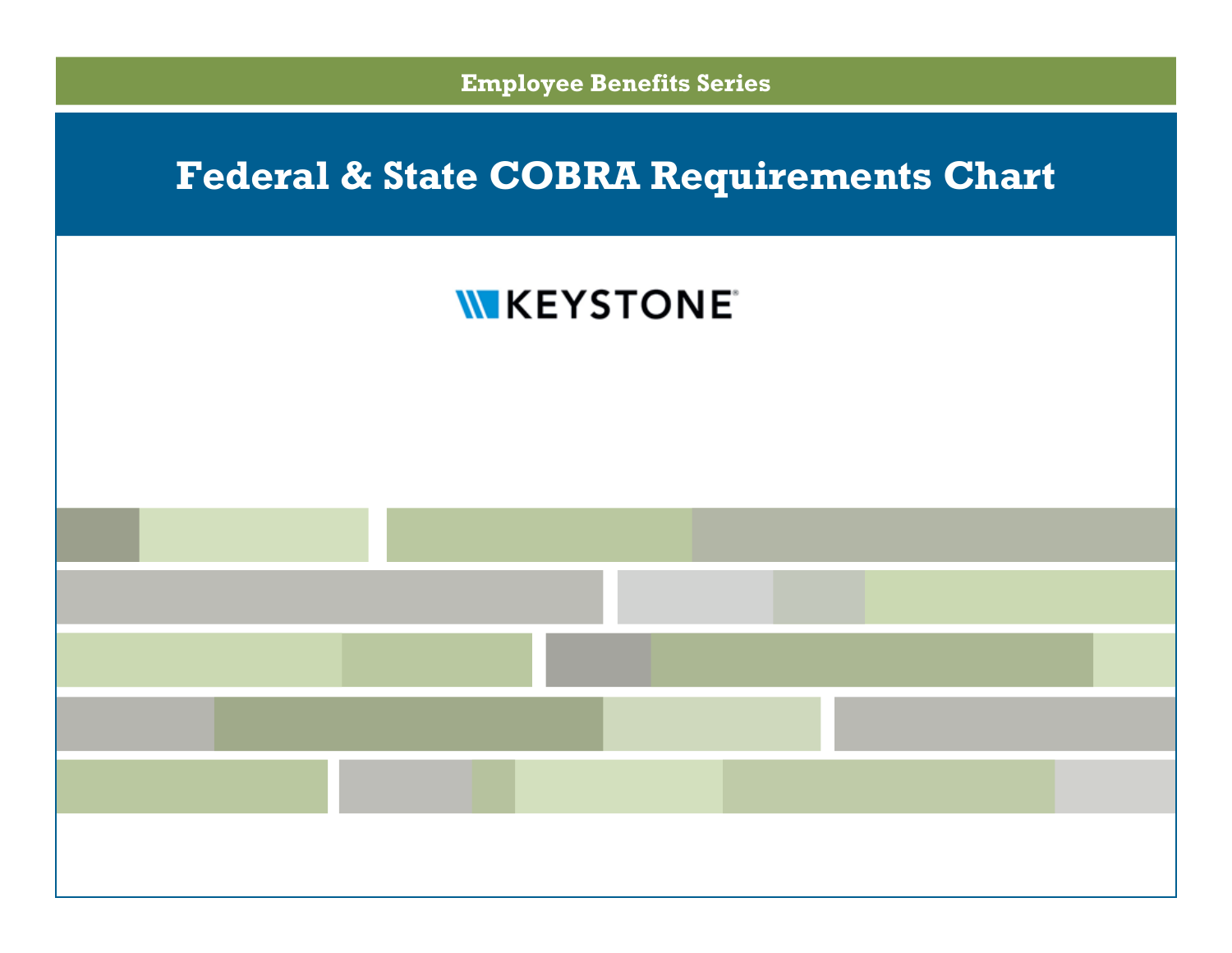The federal Consolidated Omnibus Budget Reconciliation Act (COBRA) generally requires employers with **20 or more employees** with group health plans to offer employees, their spouses, and their dependents a temporary period of continued health care coverage if they lose coverage through the employer's plan. In the decades since federal COBRA's passage, many states have enacted so-called "mini-COBRA" laws to allow employees who do not qualify under federal COBRA to obtain similar continuation of coverage benefits. Learn the **general COBRA requirements** that apply to your business in the chart below.

**Additional requirements may apply under the laws of your state**. For more information, please contact your state's Department of Insurance.

| Government | <b>Which Employers</b><br><b>Offering Group</b><br><b>Coverage Must</b><br><b>Provide COBRA?</b> | For How Long is the<br><b>Employee Entitled to</b><br><b>COBRA?</b>                                                                                                                                                     | For How Long is the<br><b>Employee's Spouse Entitled</b><br>to COBRA?                                                                                                                                                                                                                                                                                                                                 | For How Long is the<br><b>Employee's Dependent</b><br><b>Child Entitled to COBRA?</b>                                                                                                                                                                                                                                                                                                                                                                                                                              | <b>How Much Can the</b><br>Plan Charge for<br><b>COBRA?</b>                                                                       |
|------------|--------------------------------------------------------------------------------------------------|-------------------------------------------------------------------------------------------------------------------------------------------------------------------------------------------------------------------------|-------------------------------------------------------------------------------------------------------------------------------------------------------------------------------------------------------------------------------------------------------------------------------------------------------------------------------------------------------------------------------------------------------|--------------------------------------------------------------------------------------------------------------------------------------------------------------------------------------------------------------------------------------------------------------------------------------------------------------------------------------------------------------------------------------------------------------------------------------------------------------------------------------------------------------------|-----------------------------------------------------------------------------------------------------------------------------------|
| Federal    | Employers with 20 or<br>more employees                                                           | 18 months for<br>termination of<br>employment (other than<br>for gross misconduct) or<br>reduction in hours of<br>employment<br>29 months if the<br>employee, his/her<br>spouse, or his/her<br>dependent(s) is disabled | 18 months for employee's<br>termination of employment<br>(other than for gross)<br>misconduct) or reduction in<br>the number of hours of<br>employment<br>29 months if the employee,<br>his/her spouse, or his/her<br>dependent(s) is disabled<br>36 months if the employee<br>dies, experiences a second<br>qualifying event, or becomes<br>eligible for Medicare,<br>divorced, or legally separated | 18 months for employee's<br>$\bullet$<br>termination of employment<br>(other than for gross)<br>misconduct) or reduction in<br>the number of hours of<br>employment<br>29 months if the employee,<br>$\bullet$<br>his/her spouse, or his/her<br>dependent(s) is disabled<br>36 months if the dependent<br>$\bullet$<br>loses dependent child status<br>under the plan or the<br>employee dies, experiences<br>a second qualifying event, or<br>becomes eligible for<br>Medicare, divorced, or<br>legally separated | Generally, up to 102% of<br>the total premium, but<br>up to 150% of the total<br>premium for coverage<br>months 19-29 if disabled |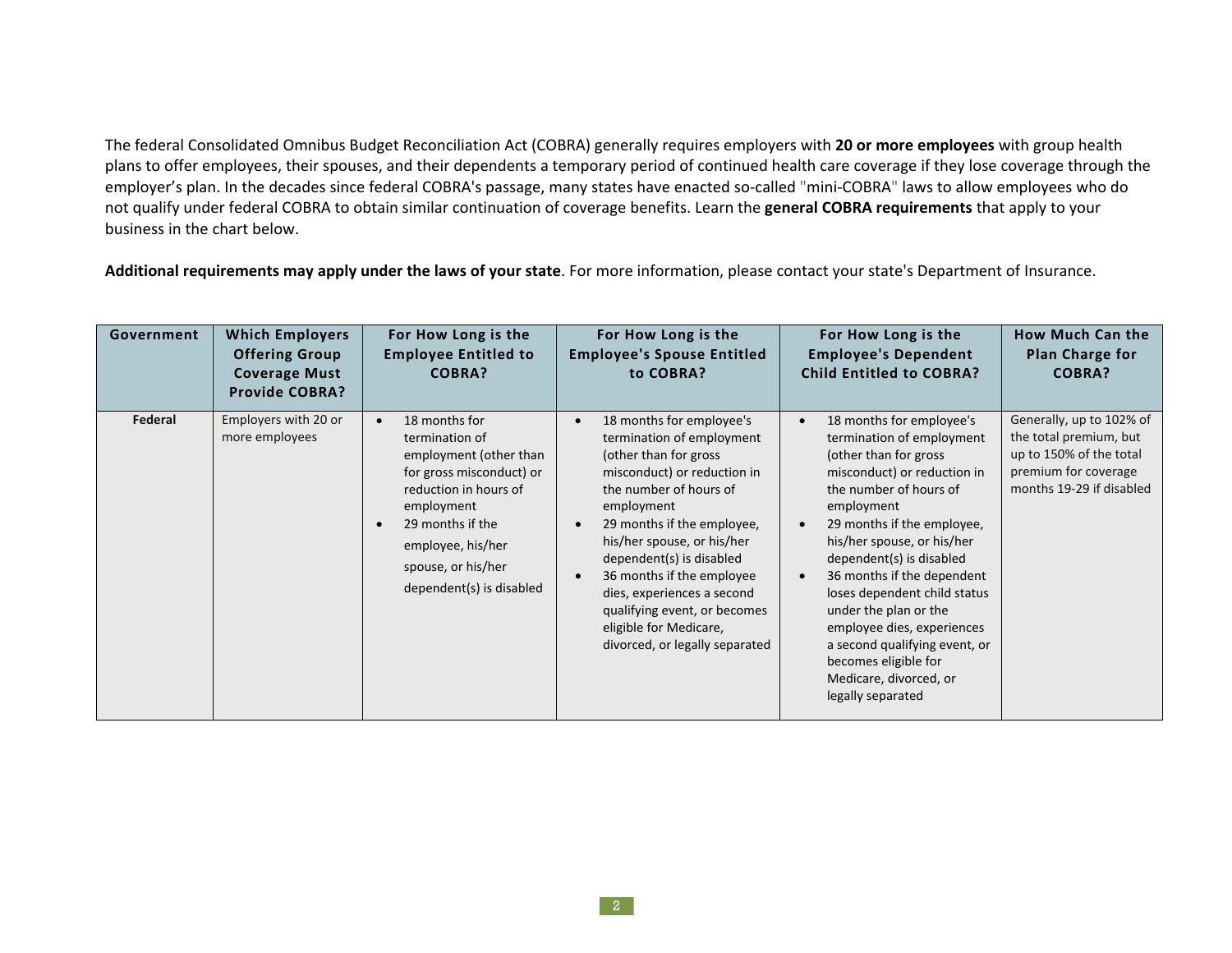| Government | <b>Which Employers</b><br><b>Offering Group</b><br><b>Coverage Must</b><br><b>Provide COBRA?</b> | For How Long is the<br><b>Employee Entitled to</b><br><b>COBRA?</b>                                                                         | For How Long is the<br><b>Employee's Spouse Entitled</b><br>to COBRA?                                                                                                                                                                                                                                                                                                 | For How Long is the<br><b>Employee's Dependent</b><br><b>Child Entitled to COBRA?</b>                                                                                                                                                                                                                                                                                                                                                                | <b>How Much Can</b><br>the Plan Charge<br>for COBRA?                                                                                                                                         |
|------------|--------------------------------------------------------------------------------------------------|---------------------------------------------------------------------------------------------------------------------------------------------|-----------------------------------------------------------------------------------------------------------------------------------------------------------------------------------------------------------------------------------------------------------------------------------------------------------------------------------------------------------------------|------------------------------------------------------------------------------------------------------------------------------------------------------------------------------------------------------------------------------------------------------------------------------------------------------------------------------------------------------------------------------------------------------------------------------------------------------|----------------------------------------------------------------------------------------------------------------------------------------------------------------------------------------------|
| <b>AL</b>  | See Federal                                                                                      | See Federal                                                                                                                                 | See Federal                                                                                                                                                                                                                                                                                                                                                           | See Federal                                                                                                                                                                                                                                                                                                                                                                                                                                          | See Federal                                                                                                                                                                                  |
| AK         | See Federal                                                                                      | See Federal                                                                                                                                 | See Federal                                                                                                                                                                                                                                                                                                                                                           | See Federal                                                                                                                                                                                                                                                                                                                                                                                                                                          | See Federal                                                                                                                                                                                  |
| AZ         | Employers with 1-19<br>employees (for all<br>others, see Federal)                                | 18 months for termination of<br>employment (other than for<br>gross misconduct) or reduction<br>in hours of employment                      | 18 months for employee's<br>$\bullet$<br>termination of<br>employment (other than<br>for gross misconduct) or<br>reduction in the number<br>of hours of employment<br>29 months, if disabled<br>$\bullet$<br>36 months, if, during the<br>original 18-month period,<br>the employee dies,<br>becomes eligible for<br>Medicare, or becomes<br>divorced from the spouse | 18 months for<br>$\bullet$<br>employee's termination<br>of employment (other<br>than for gross<br>misconduct) or reduction<br>in the number of hours of<br>employment<br>29 months, if disabled<br>$\bullet$<br>36 months, if, during the<br>$\bullet$<br>original 18-month period,<br>the child loses dependent<br>child status under the<br>plan or the employee<br>dies, becomes eligible for<br>Medicare, or becomes<br>divorced from the spouse | Generally, up to<br>110% of the total<br>premium, but up to<br>150% of the total<br>premium for<br>coverage months<br>19-29 if the<br>employee's spouse<br>or dependent child<br>is disabled |
| <b>AR</b>  | Employers with fewer<br>than 20 employees (for<br>all others, see Federal)                       | 120 days for termination of<br>employment, termination of<br>membership in a class eligible<br>for coverage, or change in<br>marital status | 120 days for employee's<br>termination of employment,<br>termination of membership in a<br>class eligible for coverage, or<br>change in marital status                                                                                                                                                                                                                | 120 days for employee's<br>termination of employment,<br>termination of membership in a<br>class eligible for coverage, or<br>change in marital status                                                                                                                                                                                                                                                                                               | Not addressed by<br>state statute                                                                                                                                                            |
| CA         | All employers                                                                                    | 36 months for termination of<br>employment (except for gross<br>misconduct) or reduction in<br>hours of employment                          | 36 months for employee's<br>termination of employment (except<br>for gross misconduct), reduction in<br>hours of employment, divorce, legal<br>separation, death, or enrollment in<br>Medicare                                                                                                                                                                        | 36 months for the loss of<br>dependent child status under the<br>plan or employee's termination<br>(except for gross misconduct),<br>reduction in hours of employment,<br>divorce, legal separation, death, or<br>enrollment in Medicare                                                                                                                                                                                                             | Generally, up to<br>110% of the total<br>premium, but up to<br>150% of the total<br>premium for<br>coverage months<br>19-36 if disabled                                                      |
| co         | Employers with fewer<br>than 20 employees (for<br>all others, see Federal)                       | 18 months for termination of<br>employment                                                                                                  | 18 months for employee's<br>termination of employment, death,<br>or change in marital status                                                                                                                                                                                                                                                                          | 18 months for employee's<br>termination of employment, death,<br>or change in marital status                                                                                                                                                                                                                                                                                                                                                         | Not addressed by<br>state statute                                                                                                                                                            |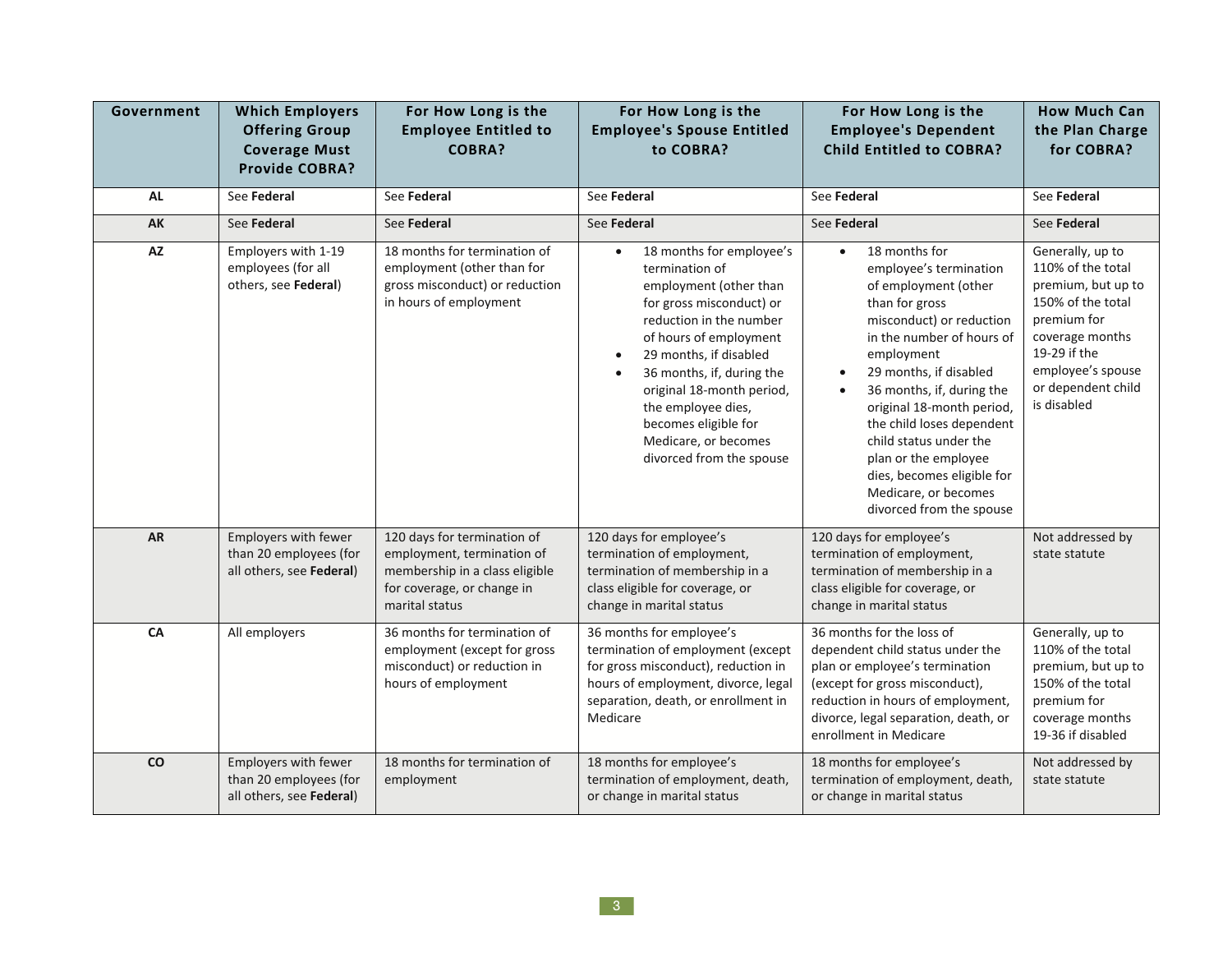| Government | <b>Which Employers</b><br><b>Offering Group</b><br><b>Coverage Must</b><br><b>Provide COBRA?</b> | For How Long is the<br><b>Employee Entitled to</b><br><b>COBRA?</b>                                                                                                                                                   | For How Long is the<br><b>Employee's Spouse Entitled</b><br>to COBRA?                                                                                                                                                                                                                                                           | For How Long is the<br><b>Employee's Dependent</b><br><b>Child Entitled to COBRA?</b>                                                                                                                                                                                                                                                                                               | <b>How Much Can</b><br>the Plan Charge<br>for COBRA?                                                                                    |
|------------|--------------------------------------------------------------------------------------------------|-----------------------------------------------------------------------------------------------------------------------------------------------------------------------------------------------------------------------|---------------------------------------------------------------------------------------------------------------------------------------------------------------------------------------------------------------------------------------------------------------------------------------------------------------------------------|-------------------------------------------------------------------------------------------------------------------------------------------------------------------------------------------------------------------------------------------------------------------------------------------------------------------------------------------------------------------------------------|-----------------------------------------------------------------------------------------------------------------------------------------|
| <b>CT</b>  | All employers                                                                                    | 30 months for layoff, reduction<br>in hours of employment, leave<br>of absence, or termination of<br>employment (other than for<br>gross misconduct)                                                                  | • 30 months for employee's layoff,<br>reduction in hours of<br>employment, leave of absence, or<br>termination of employment<br>(other than for gross misconduct)<br>• 36 months for employee's<br>divorce, legal separation,<br>eligibility for Medicare, or death                                                             | • 30 months for employee's<br>layoff, reduction in hours of<br>employment, leave of absence,<br>or termination of employment<br>(other than for gross<br>misconduct)<br>• 36 months for loss of dependent<br>child status under the plan or<br>employee's divorce, legal<br>separation, eligibility for<br>Medicare, or death                                                       | Up to 102% of the<br>total premium                                                                                                      |
| <b>DE</b>  | Employers with fewer<br>than 20 employees (for<br>all others, see Federal)                       | 9 months for termination of<br>employment (other than for<br>gross misconduct) or reduction<br>in hours of employment                                                                                                 | 9 months for employee's<br>termination of employment<br>(other than for gross misconduct),<br>reduction in hours of<br>employment, death, divorce, legal<br>separation, or eligibility for<br>Medicare                                                                                                                          | 9 months for loss of dependent<br>child status under the plan or<br>employee's termination of<br>employment (other than for gross<br>misconduct), reduction in hours of<br>employment, death, divorce, legal<br>separation, or eligibility for<br>Medicare                                                                                                                          | Up to 102% of the<br>total premium                                                                                                      |
| DC         | Employers with fewer<br>than 20 employees (for<br>all others, see Federal)                       | 3 months unless the employee<br>was terminated for gross<br>misconduct                                                                                                                                                | 3 months unless the employee was<br>terminated for gross misconduct                                                                                                                                                                                                                                                             | 3 months unless the employee was<br>terminated for gross misconduct                                                                                                                                                                                                                                                                                                                 | Up to 102% of the<br>total premium                                                                                                      |
| <b>FL</b>  | Employers with fewer<br>than 20 employees (for<br>all others, see Federal)                       | • 18 months for termination of<br>employment (other than for<br>gross misconduct) or<br>reduction in hours of<br>employment<br>• 29 months if the employee,<br>his/her spouse, or his/her<br>dependent(s) is disabled | • 18 months for employee's<br>termination of employment<br>(other than for gross<br>misconduct), reduction in the<br>number of hours of<br>employment, divorce, legal<br>separation, eligibility for<br>Medicare, or death<br>29 months if the employee,<br>$\bullet$<br>his/her spouse, or his/her<br>dependent(s) is disabled | • 18 months for loss of dependent<br>child status under the plan or<br>employee's termination of<br>employment (other than for<br>gross misconduct), reduction in<br>the number of hours of<br>employment, divorce, legal<br>separation, eligibility for<br>Medicare, or death<br>29 months if the employee,<br>$\bullet$<br>his/her spouse, or his/her<br>dependent(s) is disabled | Generally, up to<br>115% of the total<br>premium, but up to<br>150% of the total<br>premium for<br>coverage months<br>19-29 if disabled |
| GA         | Employers with fewer<br>than 20 employees (for<br>all others, see Federal)                       | Any fractional policy month<br>remaining and 3 additional<br>months for any reason except<br>termination for cause                                                                                                    | Any fractional policy month<br>remaining and 3 additional months<br>for any reason except the<br>employee's termination for cause                                                                                                                                                                                               | Any fractional policy month<br>remaining and 3 additional months<br>for any reason except the<br>employee's termination for cause                                                                                                                                                                                                                                                   | Up to 100% of the<br>total premium                                                                                                      |
| HI         | See Federal                                                                                      | See Federal                                                                                                                                                                                                           | See Federal                                                                                                                                                                                                                                                                                                                     | See Federal                                                                                                                                                                                                                                                                                                                                                                         | See Federal                                                                                                                             |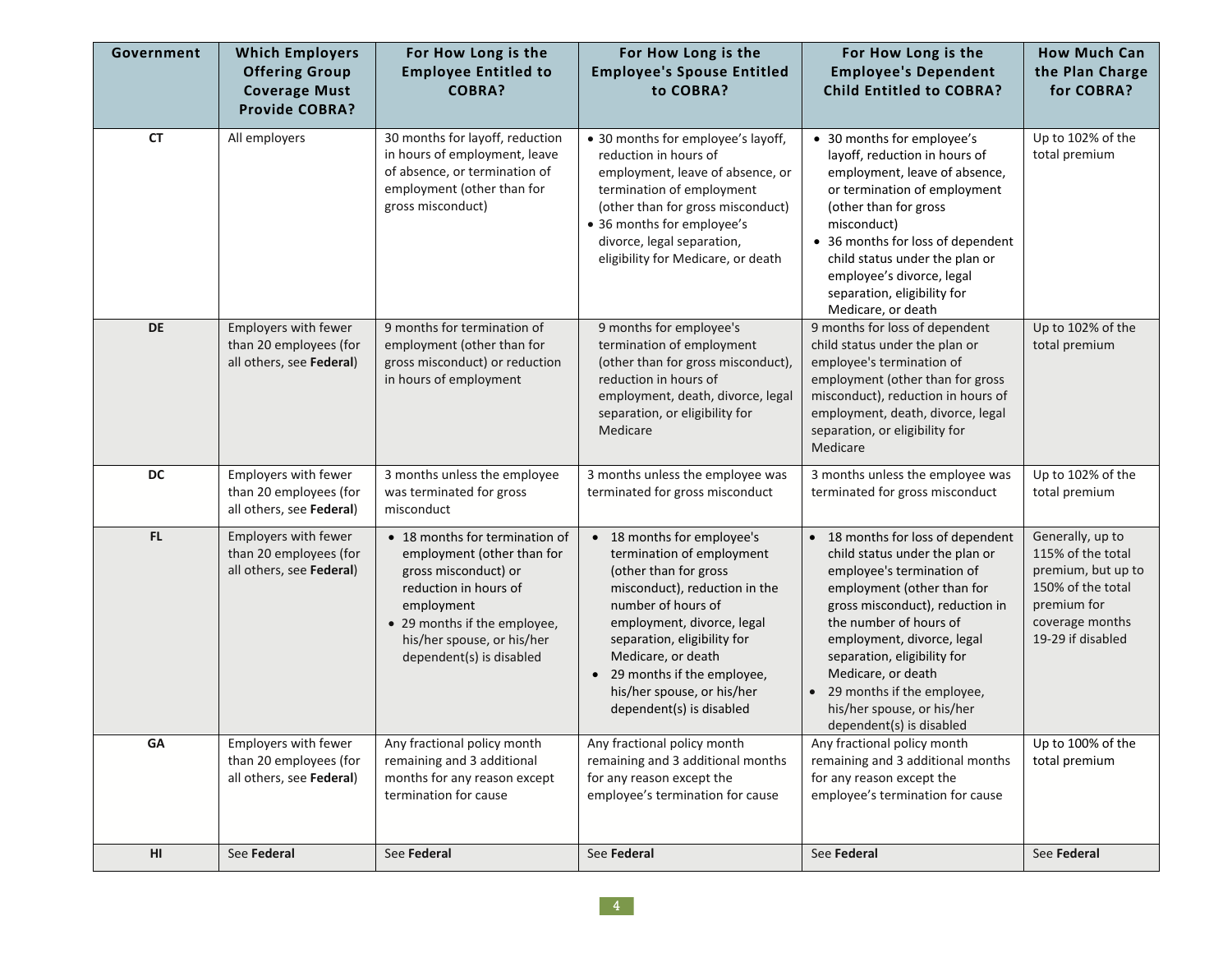| Government | <b>Which Employers</b><br><b>Offering Group</b><br><b>Coverage Must</b><br><b>Provide COBRA?</b> | For How Long is the<br><b>Employee Entitled to</b><br><b>COBRA?</b>                                                | For How Long is the<br><b>Employee's Spouse Entitled</b><br>to COBRA?                                                                                                                                                                                                                                                     | For How Long is the<br><b>Employee's Dependent</b><br><b>Child Entitled to COBRA?</b>                                                                                                                                                                                                                      | <b>How Much Can</b><br>the Plan Charge<br>for COBRA?                                                                                                  |
|------------|--------------------------------------------------------------------------------------------------|--------------------------------------------------------------------------------------------------------------------|---------------------------------------------------------------------------------------------------------------------------------------------------------------------------------------------------------------------------------------------------------------------------------------------------------------------------|------------------------------------------------------------------------------------------------------------------------------------------------------------------------------------------------------------------------------------------------------------------------------------------------------------|-------------------------------------------------------------------------------------------------------------------------------------------------------|
| ID         | See Federal                                                                                      | See Federal                                                                                                        | See Federal                                                                                                                                                                                                                                                                                                               | See Federal                                                                                                                                                                                                                                                                                                | See Federal                                                                                                                                           |
| IL         | All employers                                                                                    | 12 months for termination of<br>employment or reduction in<br>hours of employment                                  | • 12 months for employee's<br>termination of employment or<br>reduction in hours of<br>employment<br>• 24 months for employee's<br>divorce or death if spouse is 55<br>or younger at the time<br>• Until eligible for Medicare for<br>employee's divorce,<br>retirement, or death if spouse<br>is 55 or older at the time | • 12 months for employee's<br>termination of employment or<br>reduction in hours of<br>employment<br>• 24 months for loss of<br>dependent child status under<br>the plan or employee's divorce<br>or death                                                                                                 | Generally, up to<br>100% of the total<br>premium, but up to<br>120% after 24<br>months of spousal<br>COBRA coverage for<br>spouses age 55 or<br>older |
| IN         | See Federal                                                                                      | See Federal                                                                                                        | See Federal                                                                                                                                                                                                                                                                                                               | See Federal                                                                                                                                                                                                                                                                                                | See Federal                                                                                                                                           |
| IA         | Employers with fewer<br>than 20 employees (for<br>all others, see Federal)                       | 9 months for termination of<br>employment (including<br>approved leaves of absence) or<br>loss of plan eligibility | 9 months for employee's<br>termination of employment<br>(including approved leaves of<br>absence), loss of plan eligibility,<br>divorce, or death                                                                                                                                                                         | 9 months for employee's<br>termination of employment<br>(including approved leaves of<br>absence), loss of plan eligibility,<br>divorce, or death                                                                                                                                                          | Up to 100% of the<br>total premium                                                                                                                    |
| KS         | All employers                                                                                    | 18 months for any reason for<br>loss of coverage                                                                   | 18 months for any reason for loss<br>of coverage                                                                                                                                                                                                                                                                          | 18 months for any reason for loss<br>of coverage                                                                                                                                                                                                                                                           | Up to 100% of the<br>total premium                                                                                                                    |
| KY         | Employers with fewer<br>than 20 employees (for<br>all others, see Federal)                       | 18 months for any reason for<br>loss of coverage                                                                   | 18 months for any reason for loss of<br>coverage                                                                                                                                                                                                                                                                          | 18 months for any reason for loss<br>of coverage                                                                                                                                                                                                                                                           | Not addressed by<br>state statute                                                                                                                     |
| LA         | Employers with fewer<br>than 20 employees (for<br>all others, see Federal)                       | 12 months for termination of<br>employment or loss of<br>membership in a class eligible<br>for group coverage      | • 12 months for employee's<br>termination of employment,<br>loss of membership in a class<br>eligible for coverage, divorce,<br>or death<br>• Until remarried or eligible for<br>Medicare, if age 50 or older and<br>eligible for COBRA due to<br>employee's divorce                                                      | • 12 months for employee's<br>termination of employment,<br>loss of membership in a class<br>eligible for group coverage,<br>divorce, or death<br>• Until employee's spouse is<br>remarried or eligible for<br>Medicare, if eligible for COBRA<br>due to employee's divorce<br>from spouse age 50 or older | Up to 100% of the<br>total premium                                                                                                                    |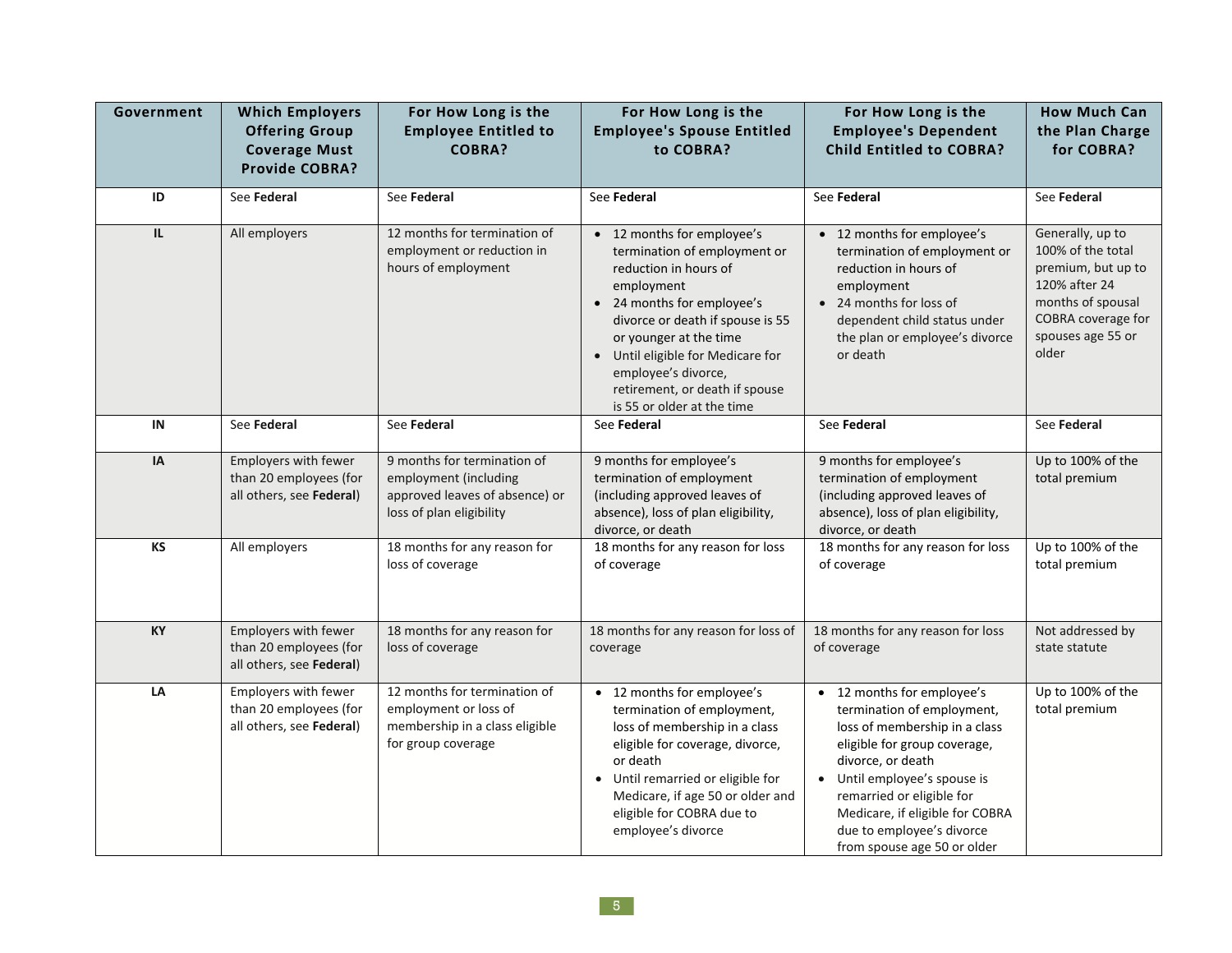| Government | <b>Which Employers</b><br><b>Offering Group</b><br><b>Coverage Must</b><br><b>Provide COBRA?</b> | For How Long is the<br><b>Employee Entitled to</b><br>COBRA?                                                                                                                                                                                                                                                                                                   | For How Long is the<br><b>Employee's Spouse Entitled</b><br>to COBRA?                                                                                                                                                                                                                                                                                                                                                                                                                                                           | For How Long is the<br><b>Employee's Dependent</b><br><b>Child Entitled to COBRA?</b>                                                                                                                                                                                                                                                                                                                                                                                                                                                                                                                 | <b>How Much Can</b><br>the Plan Charge<br>for COBRA?                                                                                            |
|------------|--------------------------------------------------------------------------------------------------|----------------------------------------------------------------------------------------------------------------------------------------------------------------------------------------------------------------------------------------------------------------------------------------------------------------------------------------------------------------|---------------------------------------------------------------------------------------------------------------------------------------------------------------------------------------------------------------------------------------------------------------------------------------------------------------------------------------------------------------------------------------------------------------------------------------------------------------------------------------------------------------------------------|-------------------------------------------------------------------------------------------------------------------------------------------------------------------------------------------------------------------------------------------------------------------------------------------------------------------------------------------------------------------------------------------------------------------------------------------------------------------------------------------------------------------------------------------------------------------------------------------------------|-------------------------------------------------------------------------------------------------------------------------------------------------|
| <b>ME</b>  | Employers with fewer<br>than 20 employees (for<br>all others, see Federal)                       | 12 months for temporary layoff<br>or loss of employment due to<br>injury or disease covered under<br>workers' compensation                                                                                                                                                                                                                                     | 12 months for employee's<br>temporary layoff or loss of<br>employment due to injury or<br>disease covered under workers'<br>compensation                                                                                                                                                                                                                                                                                                                                                                                        | 12 months for employee's<br>temporary layoff or loss of<br>employment due to injury or<br>disease covered under workers'<br>compensation                                                                                                                                                                                                                                                                                                                                                                                                                                                              | Up to 102% of the<br>total premium                                                                                                              |
| <b>MD</b>  | All employers                                                                                    | 18 months for termination of<br>employment (other than for<br>cause)                                                                                                                                                                                                                                                                                           | 18 months for employee's<br>termination of employment (other<br>than for cause), divorce, or death                                                                                                                                                                                                                                                                                                                                                                                                                              | 18 months for employee's<br>termination of employment (other<br>than for cause), divorce, or death                                                                                                                                                                                                                                                                                                                                                                                                                                                                                                    | Generally, up to<br>100% of the total<br>premium for a<br>divorce, but up to<br>102% of the total<br>premium for all other<br>qualifying events |
| <b>MA</b>  | Employers with fewer<br>than 20 employees (for<br>all others, see Federal)                       | • 18 months for termination<br>of employment (other than<br>for gross misconduct) or<br>reduction in hours of<br>employment<br>• 29 months if the employee,<br>his/her spouse, or his/her<br>dependent(s) is disabled at<br>the time of employee's<br>termination of employment<br>(other than for gross<br>misconduct) or reduction in<br>hours of employment | • 18 months for employee's<br>termination of employment<br>(other than for gross<br>misconduct) or reduction in<br>hours of employment<br>• 29 months if the employee,<br>his/her spouse, or his/her<br>dependent(s) is disabled at the<br>time of employee's termination<br>of employment (other than for<br>gross misconduct) or reduction<br>in hours of employment<br>• 36 months if the employee<br>dies, experiences a second<br>qualifying event, or becomes<br>eligible for Medicare, divorced,<br>or legally separated | • 18 months for employee's<br>termination of employment<br>(other than for gross<br>misconduct) or reduction in<br>hours of employment<br>• 29 months if the employee,<br>his/her spouse, or his/her<br>dependent(s) is disabled at the<br>time of employee's<br>termination of employment<br>(other than for gross<br>misconduct) or reduction in<br>hours of employment<br>• 36 months if the dependent<br>loses dependent child status<br>under the plan or the<br>employee dies, experiences a<br>second qualifying event, or<br>becomes eligible for Medicare,<br>divorced, or legally separated | Generally, up to<br>102% of the total<br>premium, but up to<br>150% of the total<br>premium for<br>coverage months 19-<br>29 if disabled        |
| MI         | See Federal                                                                                      | See Federal                                                                                                                                                                                                                                                                                                                                                    | See Federal                                                                                                                                                                                                                                                                                                                                                                                                                                                                                                                     | See Federal                                                                                                                                                                                                                                                                                                                                                                                                                                                                                                                                                                                           | See Federal                                                                                                                                     |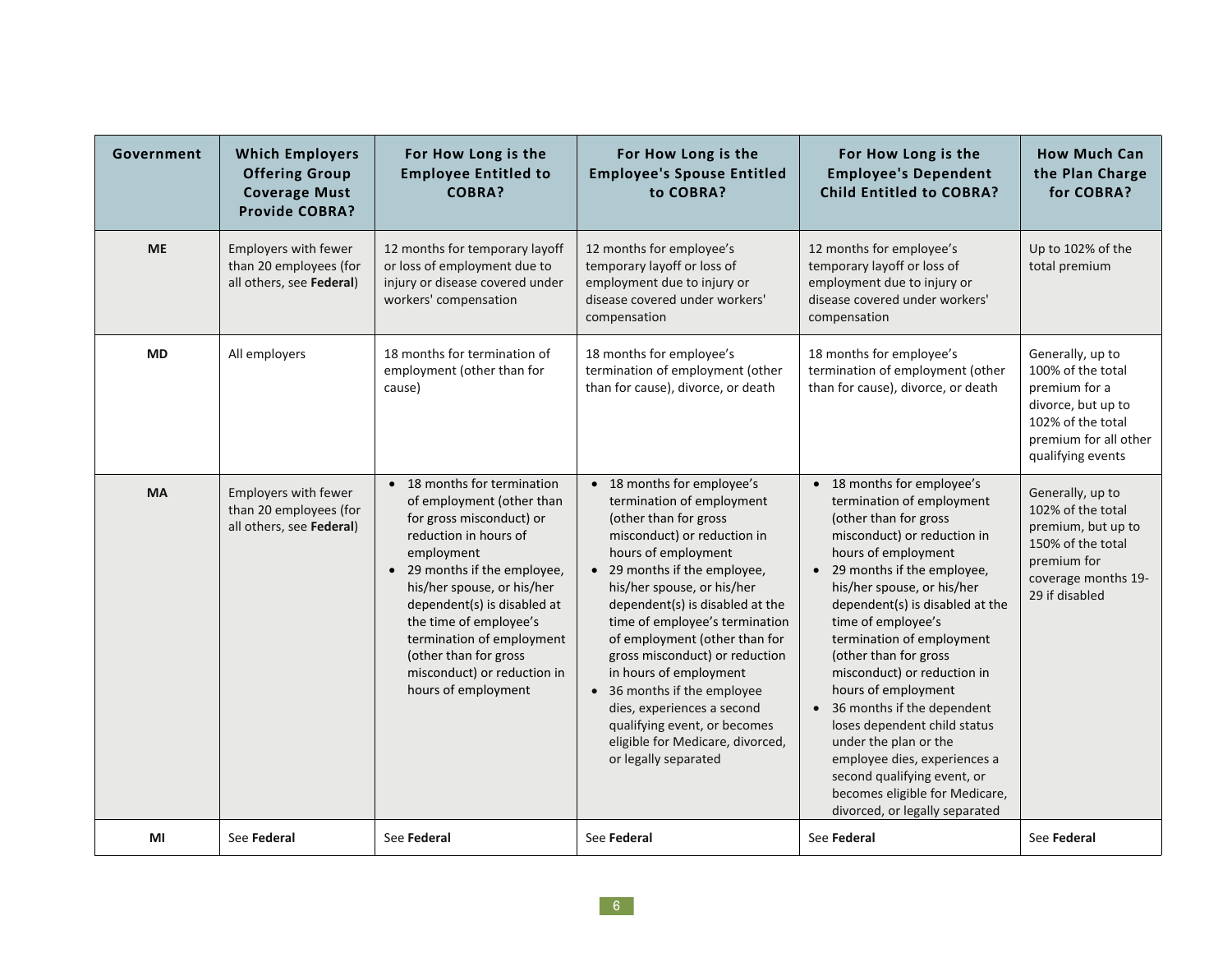| Government | <b>Which Employers</b><br><b>Offering Group</b><br><b>Coverage Must</b><br><b>Provide COBRA?</b> | For How Long is the<br><b>Employee Entitled to</b><br><b>COBRA?</b>                                                                                                                                                   | For How Long is the<br><b>Employee's Spouse Entitled</b><br>to COBRA?                                                                                                                                                                                                                                                                                                                                   | For How Long is the<br><b>Employee's Dependent</b><br><b>Child Entitled to COBRA?</b>                                                                                                                                                                                                                                                                                                                                                                                               | <b>How Much Can</b><br>the Plan Charge<br>for COBRA?                                                                                    |
|------------|--------------------------------------------------------------------------------------------------|-----------------------------------------------------------------------------------------------------------------------------------------------------------------------------------------------------------------------|---------------------------------------------------------------------------------------------------------------------------------------------------------------------------------------------------------------------------------------------------------------------------------------------------------------------------------------------------------------------------------------------------------|-------------------------------------------------------------------------------------------------------------------------------------------------------------------------------------------------------------------------------------------------------------------------------------------------------------------------------------------------------------------------------------------------------------------------------------------------------------------------------------|-----------------------------------------------------------------------------------------------------------------------------------------|
| <b>MN</b>  | Employers with 2 or<br>more employees                                                            | 18 months for termination of<br>employment (other than for<br>gross misconduct), reduction in<br>hours of employment, or layoff                                                                                       | • 18 months for employee's<br>termination of employment<br>(other than for gross<br>misconduct), reduction in hours<br>of employment, or layoff<br>• 36 months for employee's<br>enrollment in Medicare<br>• Until covered under another<br>group health plan or enrolled in<br>Medicare for employee's<br>divorce, legal separation, or<br>death                                                       | • 18 months for employee's<br>termination of employment<br>(other than for gross<br>misconduct), reduction in<br>hours of employment, or layoff<br>36 months for loss of<br>dependent child status under<br>the plan or employee's<br>enrollment in Medicare<br>Until covered under another<br>group health plan or loss of<br>dependent child status under<br>the plan for employee's<br>divorce, legal separation, or<br>death                                                    | Up to 102% of the<br>total premium                                                                                                      |
| <b>MS</b>  | Employers with fewer<br>than 20 employees (for<br>all others, see Federal)                       | 12 months for termination of<br>employment                                                                                                                                                                            | 12 months for employee's<br>termination of employment,<br>divorce, eligibility for Medicare, or<br>death                                                                                                                                                                                                                                                                                                | 12 months for loss of dependent<br>child status under the plan or<br>employee's termination of<br>employment, divorce, eligibility for<br>Medicare, or death                                                                                                                                                                                                                                                                                                                        | Up to 100% of the<br>total premium                                                                                                      |
| <b>MO</b>  | Employers with fewer<br>than 20 employees (for<br>all others, see Federal)                       | • 18 months for termination of<br>employment (other than for<br>gross misconduct) or<br>reduction in hours of<br>employment<br>• 29 months if the employee,<br>his/her spouse, or his/her<br>dependent(s) is disabled | • 18 months for employee's<br>termination of employment<br>(other than for gross<br>misconduct) or reduction in the<br>number of hours of<br>employment<br>• 29 months if the employee,<br>his/her spouse, or his/her<br>dependent(s) is disabled<br>• 36 months if the employee<br>becomes eligible for Medicare,<br>divorced, legally separated,<br>dies, or experiences a second<br>qualifying event | • 18 months for employee's<br>termination of employment<br>(other than for gross<br>misconduct) or reduction in the<br>number of hours of<br>employment<br>29 months if the employee,<br>his/her spouse, or his/her<br>dependent(s) is disabled<br>36 months if the dependent<br>$\bullet$<br>loses dependent child status<br>under the plan or the<br>employee becomes eligible for<br>Medicare, divorced, legally<br>separated, dies, or experiences<br>a second qualifying event | Generally, up to<br>102% of the total<br>premium, but up to<br>150% of the total<br>premium for<br>coverage months<br>19-29 if disabled |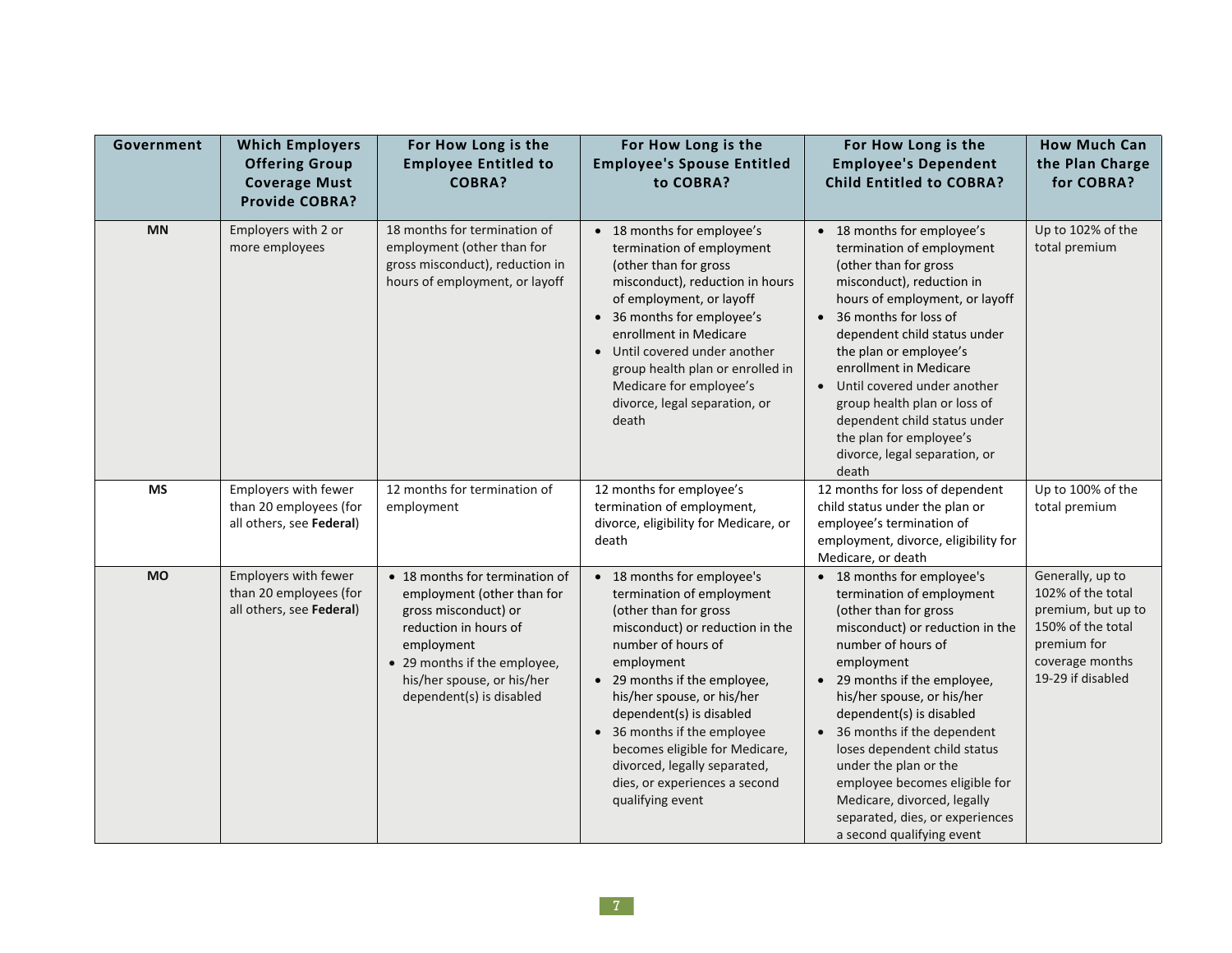| Government | <b>Which Employers</b><br><b>Offering Group</b><br><b>Coverage Must</b><br><b>Provide COBRA?</b> | For How Long is the<br><b>Employee Entitled to</b><br><b>COBRA?</b>                                                                                                                                                                                                      | For How Long is the<br><b>Employee's Spouse Entitled</b><br>to COBRA?                                                                                                                                                                                                                                                                                                                                                                                                                                                                                                                                                          | For How Long is the<br><b>Employee's Dependent</b><br><b>Child Entitled to COBRA?</b>                                                                                                                                                                                                                                                                                                                                                                                         | <b>How Much Can</b><br>the Plan Charge<br>for COBRA? |
|------------|--------------------------------------------------------------------------------------------------|--------------------------------------------------------------------------------------------------------------------------------------------------------------------------------------------------------------------------------------------------------------------------|--------------------------------------------------------------------------------------------------------------------------------------------------------------------------------------------------------------------------------------------------------------------------------------------------------------------------------------------------------------------------------------------------------------------------------------------------------------------------------------------------------------------------------------------------------------------------------------------------------------------------------|-------------------------------------------------------------------------------------------------------------------------------------------------------------------------------------------------------------------------------------------------------------------------------------------------------------------------------------------------------------------------------------------------------------------------------------------------------------------------------|------------------------------------------------------|
| <b>MT</b>  | See Federal                                                                                      | See Federal                                                                                                                                                                                                                                                              | See Federal                                                                                                                                                                                                                                                                                                                                                                                                                                                                                                                                                                                                                    | See Federal                                                                                                                                                                                                                                                                                                                                                                                                                                                                   | See Federal                                          |
| <b>NE</b>  | Employers with fewer<br>than 20 employees (for<br>all others, see Federal)                       | 6 months for involuntary<br>termination of employment<br>(other than for misconduct)                                                                                                                                                                                     | • 6 months for employee's<br>involuntary termination of<br>employment (other than for<br>misconduct)<br>• 12 months for employee's<br>death                                                                                                                                                                                                                                                                                                                                                                                                                                                                                    | • 6 months for employee's<br>involuntary termination of<br>employment (other than for<br>misconduct)<br>12 months for employee's<br>death                                                                                                                                                                                                                                                                                                                                     | Up to 102% of the<br>total premium                   |
| <b>NV</b>  | See Federal                                                                                      | See Federal                                                                                                                                                                                                                                                              | See Federal                                                                                                                                                                                                                                                                                                                                                                                                                                                                                                                                                                                                                    | See Federal                                                                                                                                                                                                                                                                                                                                                                                                                                                                   | See Federal                                          |
| <b>NH</b>  | Employers with more<br>than 1 employee                                                           | • 39 weeks if employer<br>terminates group plan<br>• 18 months for termination<br>of employment (other than<br>for gross misconduct) or<br>reduction in hours of<br>employment<br>• 29 months if the employee,<br>his/her spouse, or his/her<br>dependent(s) is disabled | • 39 weeks if employer<br>terminates group plan<br>• 18 months for employee's<br>termination of employment<br>(other than for gross<br>misconduct) or reduction in the<br>number of hours of<br>employment<br>• 29 months if the employee,<br>his/her spouse, or his/her<br>dependent(s) is disabled<br>• 36 months if the employee<br>becomes eligible for Medicare,<br>divorced, legally separated,<br>dies, or experiences a second<br>qualifying event<br>Until covered under another<br>group health plan or Medicare<br>if the spouse is 55 or older at<br>the time of employee's divorce,<br>legal separation, or death | • 39 weeks if employer<br>terminates group plan<br>18 months for employee's<br>termination of employment<br>(other than for gross<br>misconduct) or reduction in the<br>number of hours of<br>employment<br>29 months if the employee,<br>his/her spouse, or his/her<br>dependent(s) is disabled<br>36 months if the dependent<br>loses dependent child status<br>under the plan or the<br>employee becomes eligible for<br>Medicare, divorced, legally<br>separated, or dies | Up to 102% of the<br>total premium                   |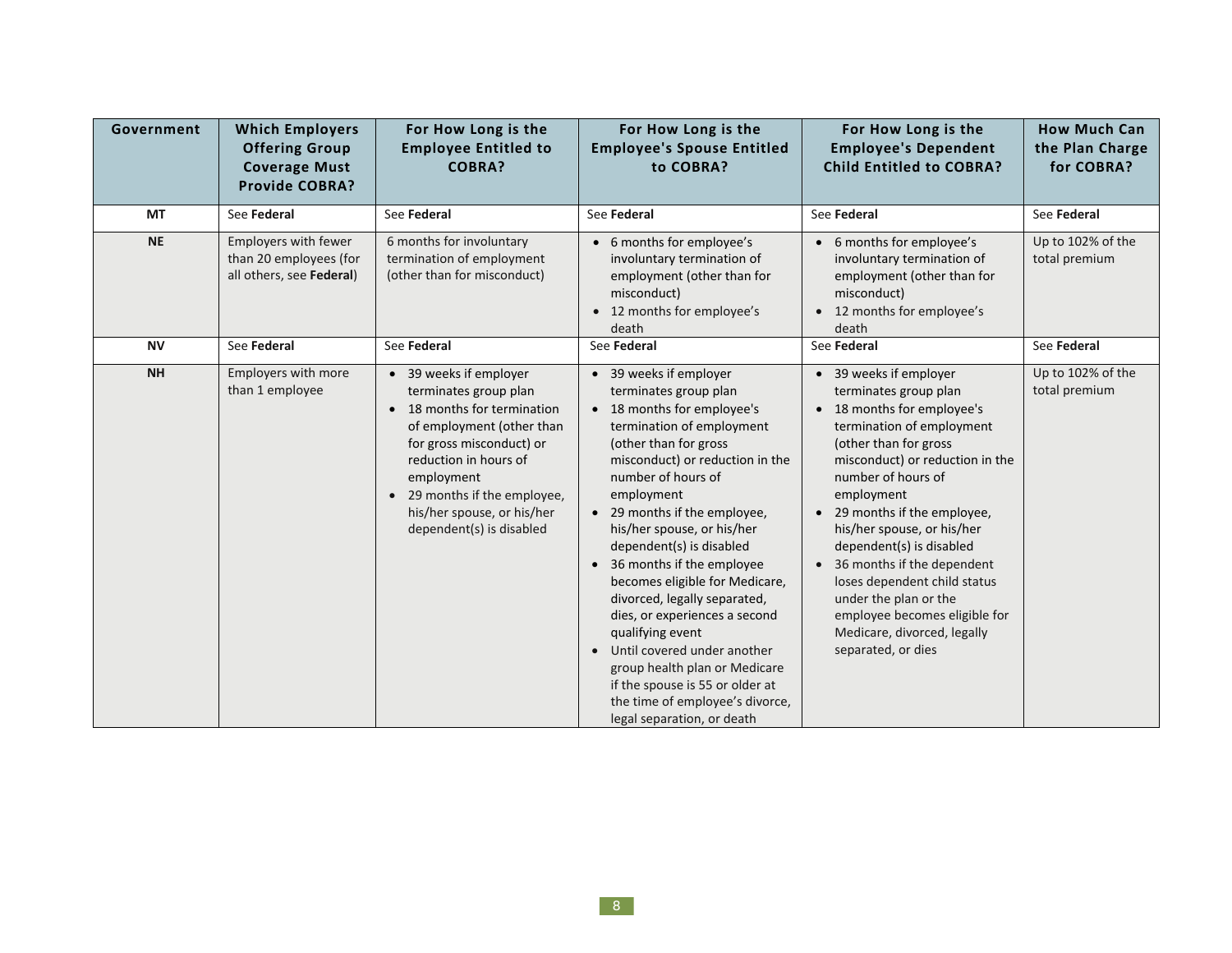| Government | <b>Which Employers</b><br><b>Offering Group</b><br><b>Coverage Must</b><br><b>Provide COBRA?</b>                    | For How Long is the<br><b>Employee Entitled to</b><br><b>COBRA?</b>                                                                                                                           | For How Long is the<br><b>Employee's Spouse Entitled</b><br>to COBRA?                                                                                                                                                                     | For How Long is the<br><b>Employee's Dependent</b><br><b>Child Entitled to COBRA?</b>                                                                                                                                                                                                            | <b>How Much Can</b><br>the Plan Charge<br>for COBRA?                                                                                    |
|------------|---------------------------------------------------------------------------------------------------------------------|-----------------------------------------------------------------------------------------------------------------------------------------------------------------------------------------------|-------------------------------------------------------------------------------------------------------------------------------------------------------------------------------------------------------------------------------------------|--------------------------------------------------------------------------------------------------------------------------------------------------------------------------------------------------------------------------------------------------------------------------------------------------|-----------------------------------------------------------------------------------------------------------------------------------------|
| <b>NJ</b>  | Employers with 2-50<br>eligible employees<br>working at least 25<br>hours per week (for all<br>others, see Federal) | • 18 months for termination<br>of employment (other than<br>for cause) or reduction in<br>hours of employment to<br>less than 25 hours per week<br>• 29 months if the employee<br>is disabled | • 18 months for employee's<br>termination of employment<br>(other than for cause) or<br>reduction in hours of<br>employment to less than 25<br>hours per week<br>• 36 months for employee's<br>divorce or death                           | • 18 months for employee's<br>termination of employment<br>(other than for cause) or<br>reduction in hours of<br>employment to less than 25<br>hours per week<br>36 months for loss of<br>$\bullet$<br>dependent child status under<br>the plan or employee's divorce<br>or death                | Generally, up to<br>102% of the total<br>premium, but up to<br>150% of the total<br>premium for<br>coverage months<br>19-29 if disabled |
| <b>NM</b>  | All employers                                                                                                       | 6 months for termination of<br>employment or membership in<br>a class eligible for coverage                                                                                                   | 6 months for employee's<br>termination of employment or<br>membership in a class eligible for<br>coverage                                                                                                                                 | 6 months for employee's<br>termination of employment or<br>membership in a class eligible for<br>coverage                                                                                                                                                                                        | Not addressed by<br>state statute                                                                                                       |
| <b>NY</b>  | All employers                                                                                                       | 36 months for termination of<br>employment for any reason,<br>reduction in hours of<br>employment, or loss of<br>membership in a class eligible<br>for coverage                               | 36 months for employee's<br>termination of employment for any<br>reason, reduction in hours of<br>employment, death, divorce, legal<br>separation, eligibility for Medicare,<br>or loss of membership in a class<br>eligible for coverage | 36 months for loss of dependent<br>child status under the plan or<br>employee's termination of<br>employment for any reason,<br>reduction in hours of employment,<br>death, divorce, legal separation,<br>eligibility for Medicare, or loss of<br>membership in a class eligible for<br>coverage | Up to 102% of the<br>total premium                                                                                                      |
| <b>NC</b>  | All employers                                                                                                       | 18 months for termination of<br>employment, reduction in hours<br>of employment, or loss of<br>membership in a class eligible<br>for coverage                                                 | 18 months for employee's<br>termination of employment,<br>reduction in hours of employment,<br>or loss of membership in a class<br>eligible for coverage                                                                                  | 18 months for employee's<br>termination of employment,<br>reduction in hours of employment,<br>or loss of membership in a class<br>eligible for coverage                                                                                                                                         | Up to 102% of the<br>total premium                                                                                                      |
| <b>ND</b>  | Employers with fewer<br>than 20 employees (for<br>all others, see Federal)                                          | 39 weeks for termination of<br>employment or loss of<br>membership in a class eligible<br>for coverage                                                                                        | • 39 weeks for employee's<br>termination of employment or<br>membership in a class eligible<br>for coverage<br>36 months for employee's<br>divorce                                                                                        | • 39 weeks for employee's<br>termination of employment or<br>membership in a class eligible<br>for coverage<br>36 months for employee's<br>divorce                                                                                                                                               | Generally, up to<br>100% of the total<br>premium, but up to<br>102% of the total<br>premium for divorce<br>or annulment                 |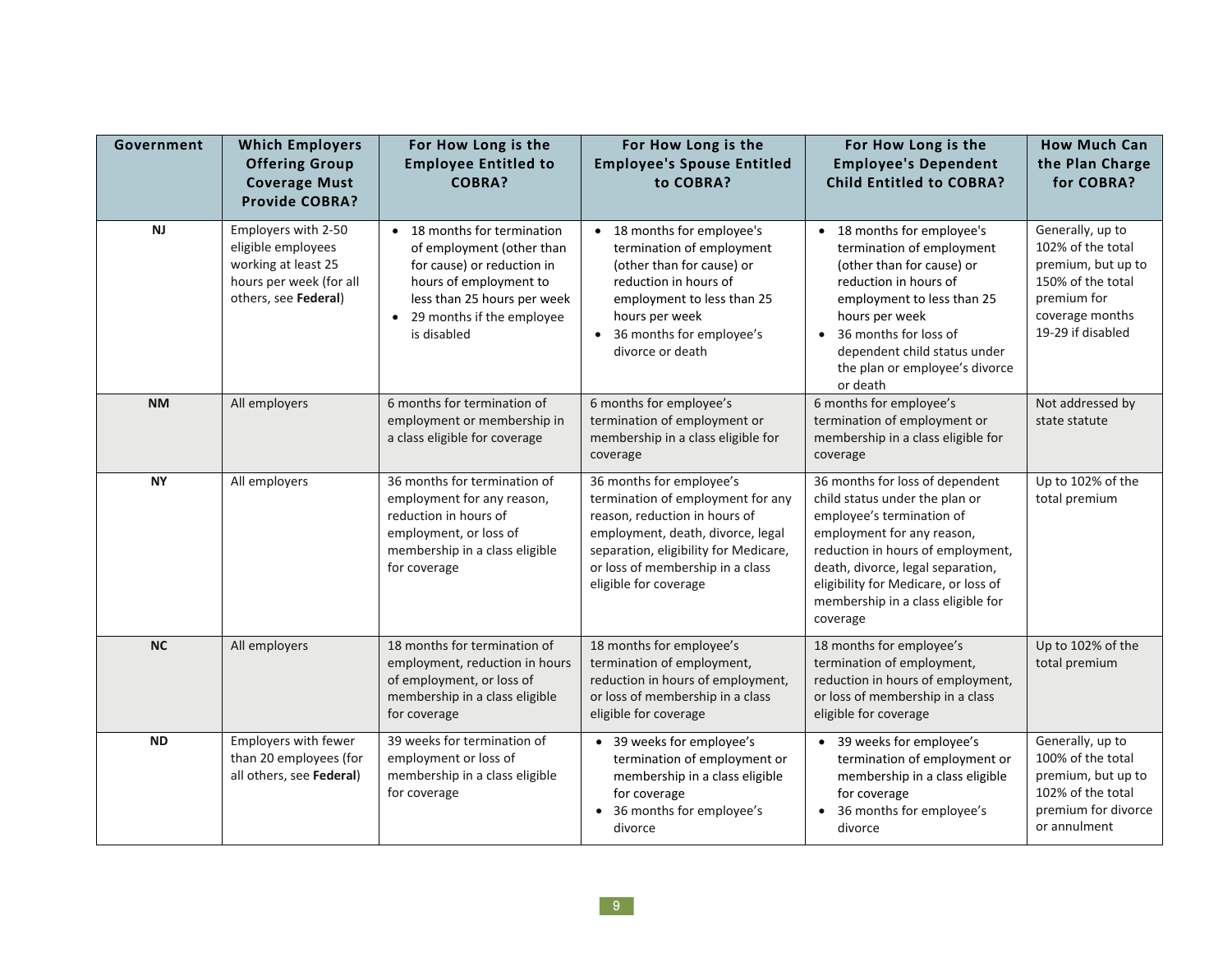| Government     | <b>Which Employers</b><br><b>Offering Group</b><br><b>Coverage Must</b><br><b>Provide COBRA?</b> | For How Long is the<br><b>Employee Entitled to</b><br><b>COBRA?</b>                                                                                                                                                                | For How Long is the<br><b>Employee's Spouse Entitled</b><br>to COBRA?                                                                                                                                                               | For How Long is the<br><b>Employee's Dependent</b><br><b>Child Entitled to COBRA?</b>                                                                                                                                                                      | <b>How Much Can</b><br>the Plan Charge<br>for COBRA? |
|----------------|--------------------------------------------------------------------------------------------------|------------------------------------------------------------------------------------------------------------------------------------------------------------------------------------------------------------------------------------|-------------------------------------------------------------------------------------------------------------------------------------------------------------------------------------------------------------------------------------|------------------------------------------------------------------------------------------------------------------------------------------------------------------------------------------------------------------------------------------------------------|------------------------------------------------------|
| OH             | All employers                                                                                    | 12 months for involuntary<br>termination of employment<br>(other than for gross<br>misconduct)                                                                                                                                     | 12 months for employee's<br>involuntary termination of<br>employment (other than for gross<br>misconduct)                                                                                                                           | 12 months for employee's<br>involuntary termination of<br>employment (other than for gross<br>misconduct)                                                                                                                                                  | Up to 100% of the<br>total premium                   |
| OK             | Employers with fewer<br>than 20 employees (for<br>all others, see Federal)                       | • At least 63 days unless<br>employee is entitled to<br>coverage under another<br>group health plan<br>• 6 months if covered for at<br>least 6 months prior to<br>termination of employment<br>or termination of the group<br>plan | At least 63 days unless spouse<br>is entitled to coverage under<br>another group health plan<br>• 6 months if covered for at least<br>6 months prior to employee's<br>termination of employment or<br>termination of the group plan | • At least 63 days unless<br>dependent child is entitled to<br>coverage under another group<br>health plan<br>• 6 months if covered for at least<br>6 months prior to employee's<br>termination of employment or<br>termination of the group plan          | Up to 100% of the<br>total premium                   |
| <b>OR</b>      | Employers with fewer<br>than 20 employees                                                        | 9 months for termination of<br>employment or reduction in<br>hours of employment                                                                                                                                                   | 9 months for employee's<br>termination of employment,<br>reduction in hours of employment,<br>eligibility for Medicare, death, or<br>divorce                                                                                        | 9 months for loss of dependent<br>child status under the plan or<br>employee's termination of<br>employment, reduction in hours of<br>employment, eligibility for<br>Medicare, death, or divorce                                                           | Up to 100% of the<br>total premium                   |
| PA             | <b>Employers with fewer</b><br>than 20 employees (for<br>all others, see Federal)                | 9 months for termination of<br>employment (other than for<br>gross misconduct) or reduction<br>in hours of employment                                                                                                              | 9 months for employee's<br>termination of employment (other<br>than for gross misconduct),<br>reduction in hours of employment,<br>divorce, legal separation, death, or<br>eligibility for Medicare                                 | 9 months for loss of dependent<br>child status under the plan or<br>employee's termination of<br>employment (other than for gross<br>misconduct), reduction in hours of<br>employment, divorce, legal<br>separation, death, or eligibility for<br>Medicare | Up to 105% of the<br>total premium                   |
| R <sub>l</sub> | All employers                                                                                    | 18 months for involuntary<br>termination of employment                                                                                                                                                                             | 18 months for employee's<br>involuntary termination of<br>employment or death                                                                                                                                                       | 18 months for employee's<br>involuntary termination of<br>employment or death                                                                                                                                                                              | Up to 100% of the<br>total premium                   |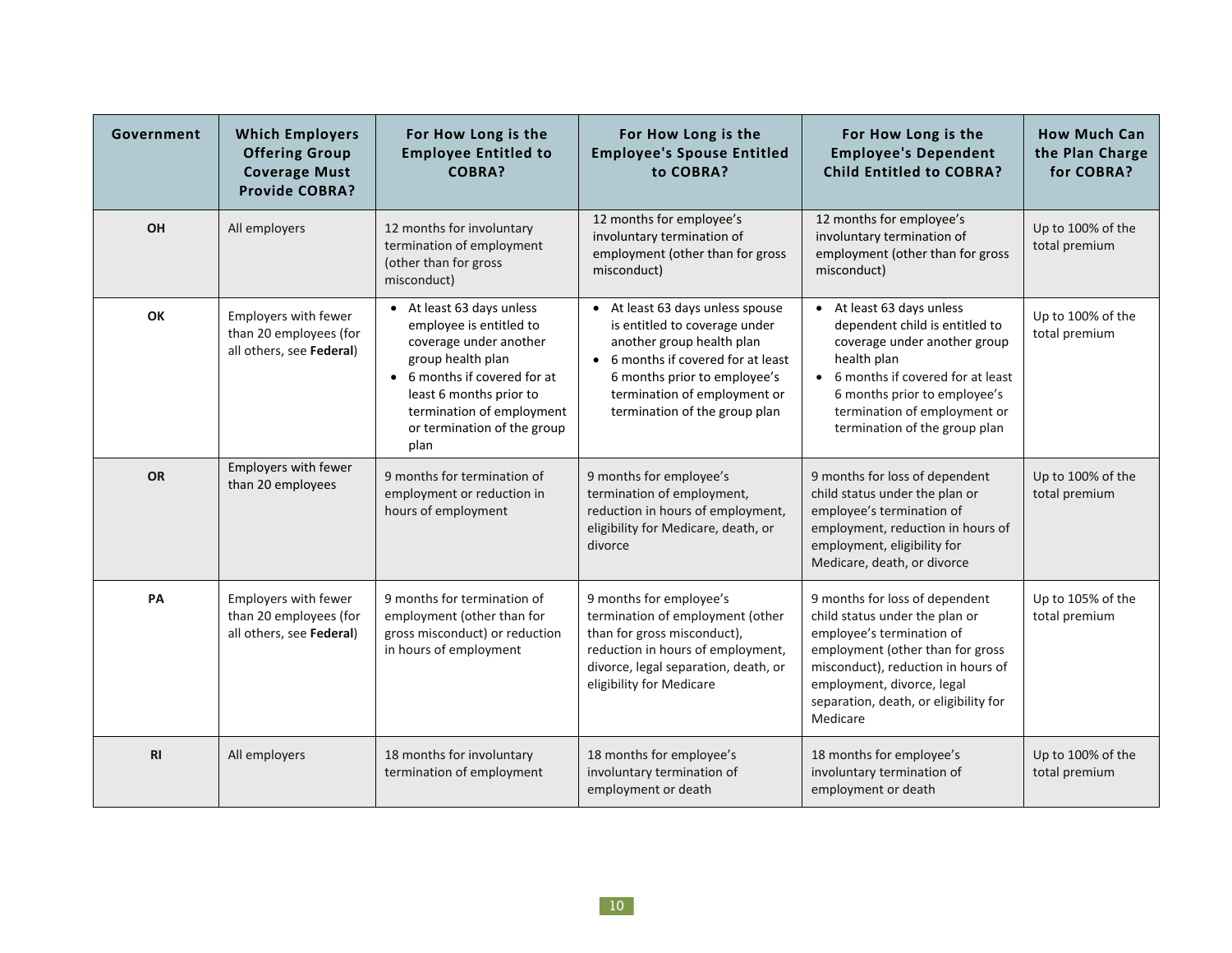| Government | <b>Which Employers</b><br><b>Offering Group</b><br><b>Coverage Must</b><br><b>Provide COBRA?</b> | For How Long is the<br><b>Employee Entitled to</b><br><b>COBRA?</b>                                                                                                         | For How Long is the<br><b>Employee's Spouse Entitled</b><br>to COBRA?                                                                                                                                                                                                                                | For How Long is the<br><b>Employee's Dependent</b><br><b>Child Entitled to COBRA?</b>                                                                                                                                                                                                                                                              | <b>How Much Can</b><br>the Plan Charge<br>for COBRA?                                                                                    |
|------------|--------------------------------------------------------------------------------------------------|-----------------------------------------------------------------------------------------------------------------------------------------------------------------------------|------------------------------------------------------------------------------------------------------------------------------------------------------------------------------------------------------------------------------------------------------------------------------------------------------|----------------------------------------------------------------------------------------------------------------------------------------------------------------------------------------------------------------------------------------------------------------------------------------------------------------------------------------------------|-----------------------------------------------------------------------------------------------------------------------------------------|
| <b>SC</b>  | All employers                                                                                    | Any fractional policy month<br>remaining and 6 additional<br>months for any reason coverage<br>was lost                                                                     | Any fractional policy month<br>remaining and 6 additional months<br>for any reason coverage was lost                                                                                                                                                                                                 | Any fractional policy month<br>remaining and 6 additional months<br>for any reason coverage was lost                                                                                                                                                                                                                                               | Up to 100% of the<br>total premium                                                                                                      |
| <b>SD</b>  | Employers with fewer<br>than 20 employees (for<br>all others, see Federal)                       | • 18 months for termination<br>of employment (other than<br>for gross misconduct)<br>• 29 months if the employee,<br>his/her spouse, or his/her<br>dependent(s) is disabled | • 18 months for employee's<br>termination of employment<br>(other than for gross<br>misconduct)<br>29 months if the employee,<br>$\bullet$<br>his/her spouse, or his/her<br>dependent(s) is disabled<br>36 months for employee's<br>death, eligibility for Medicare,<br>divorce, or legal separation | • 18 months for employee's<br>termination of employment<br>(other than for gross<br>misconduct)<br>• 29 months if the employee,<br>his/her spouse, or his/her<br>dependent(s) is disabled<br>• 36 months for loss of<br>dependent child status under<br>the plan or employee's death,<br>eligibility for Medicare, divorce,<br>or legal separation | Generally, up to<br>102% of the total<br>premium, but up to<br>150% of the total<br>premium for<br>coverage months<br>19-29 if disabled |
| <b>TN</b>  | All employers                                                                                    | Any fractional policy month<br>remaining and 3 additional<br>months for any reason coverage<br>was lost                                                                     | Any fractional policy month<br>$\bullet$<br>remaining and 15 additional<br>months for employee's death<br>or divorce<br>Any fractional policy month<br>$\bullet$<br>remaining and 3 additional<br>months for any other reason<br>coverage was lost                                                   | • Any fractional policy month<br>remaining and 15 additional<br>months for employee's death<br>or divorce<br>Any fractional policy month<br>remaining and 3 additional<br>months for any other reason<br>coverage was lost                                                                                                                         | Up to 100% of the<br>total premium                                                                                                      |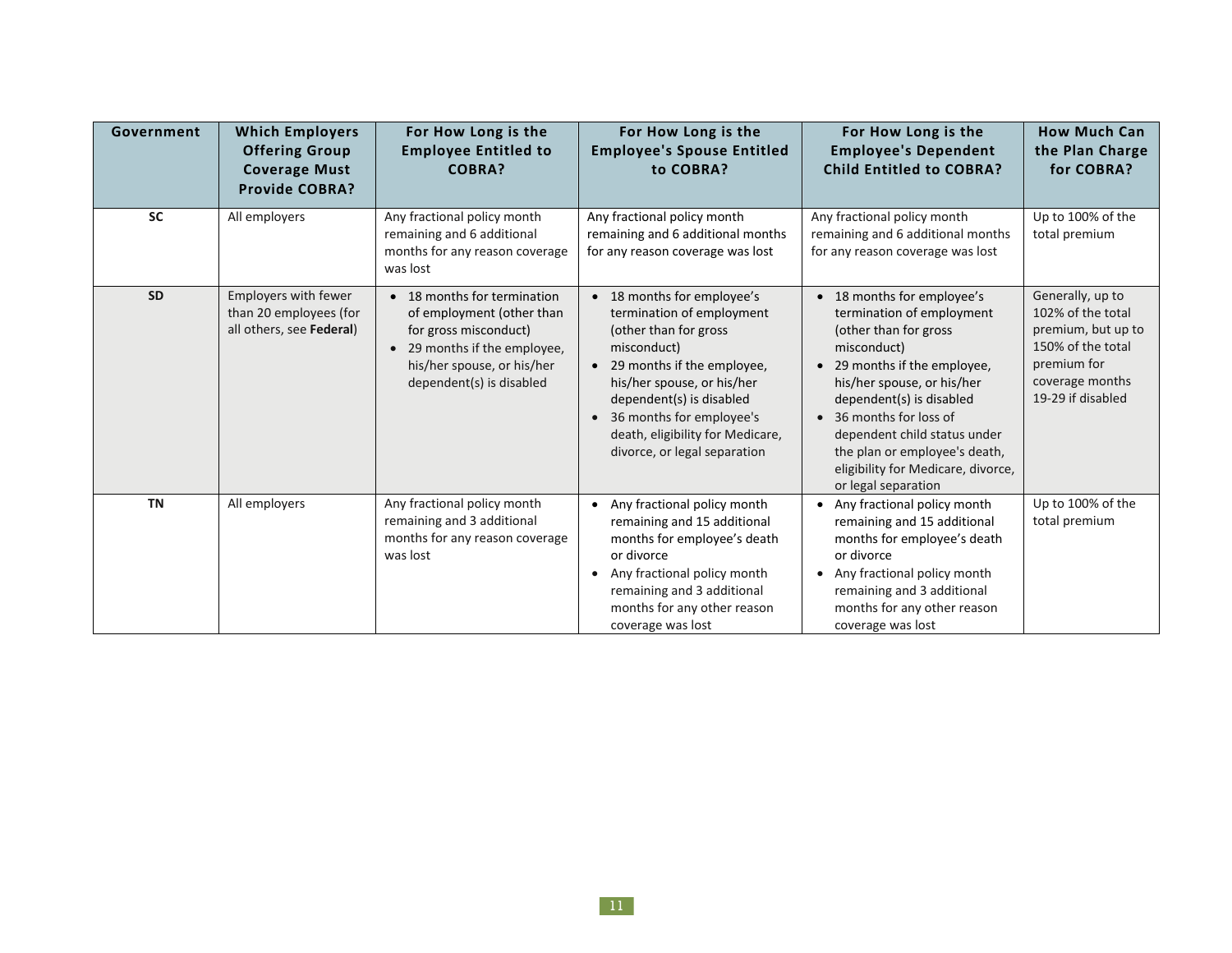| Government | <b>Which Employers</b><br><b>Offering Group</b><br><b>Coverage Must</b>    | For How Long is the<br><b>Employee Entitled to</b><br><b>COBRA?</b>                                                                                                                                                             | For How Long is the<br><b>Employee's Spouse Entitled</b><br>to COBRA?                                                                                                                                                                                                                                                         | For How Long is the<br><b>Employee's Dependent</b><br><b>Child Entitled to COBRA?</b>                                                                                                                                                                                                                                                    | <b>How Much Can</b><br>the Plan Charge<br>for COBRA? |
|------------|----------------------------------------------------------------------------|---------------------------------------------------------------------------------------------------------------------------------------------------------------------------------------------------------------------------------|-------------------------------------------------------------------------------------------------------------------------------------------------------------------------------------------------------------------------------------------------------------------------------------------------------------------------------|------------------------------------------------------------------------------------------------------------------------------------------------------------------------------------------------------------------------------------------------------------------------------------------------------------------------------------------|------------------------------------------------------|
|            | <b>Provide COBRA?</b>                                                      |                                                                                                                                                                                                                                 |                                                                                                                                                                                                                                                                                                                               |                                                                                                                                                                                                                                                                                                                                          |                                                      |
| <b>TX</b>  | All employers                                                              | • 6 months in addition to any<br>federal COBRA coverage for<br>termination of coverage for<br>any reason other than<br>termination of employment<br>for cause<br>9 months if federal COBRA<br>does not apply to the<br>employer | • 6 months in addition to any<br>federal COBRA coverage for<br>termination of coverage for any<br>reason other than employee's<br>termination of employment for<br>cause<br>• 9 months if federal COBRA does<br>not apply to the employer<br>• 36 months for employee's<br>divorce, legal separation,<br>retirement, or death | • 6 months in addition to any<br>federal COBRA coverage for<br>termination of coverage for<br>any reason other than<br>employee's termination of<br>employment for cause<br>9 months if federal COBRA<br>$\bullet$<br>does not apply to the employer<br>• 36 months for employee's<br>divorce, legal separation,<br>retirement, or death | Up to 102% of the<br>total premium                   |
| <b>UT</b>  | Employers with fewer<br>than 20 employees (for<br>all others, see Federal) | 12 months for termination of<br>employment (other than for<br>gross misconduct), reduction in<br>hours of employment, leave of<br>absence, disability, retirement,<br>or sabbatical                                             | 12 months for employee's<br>termination of employment (other<br>than for gross misconduct),<br>reduction in hours of employment,<br>death, divorce, legal separation,<br>leave of absence, disability,<br>retirement, or sabbatical                                                                                           | 12 months for employee's<br>termination of employment (other<br>than for gross misconduct),<br>reduction in hours of employment,<br>death, divorce, legal separation,<br>leave of absence, disability,<br>retirement, or sabbatical                                                                                                      | Up to 102% of the<br>total premium                   |
| <b>VT</b>  | Employers with fewer<br>than 20 employees (for<br>all others, see Federal) | 18 months for termination of<br>employment (other than for<br>gross misconduct) or reduction<br>in hours of employment                                                                                                          | 18 months for employee's<br>termination of employment (other<br>than for gross misconduct),<br>reduction in hours of employment,<br>death, divorce, or legal separation                                                                                                                                                       | 18 months for loss of dependent<br>child status under the plan or<br>employee's termination of<br>employment (other than for gross<br>misconduct), reduction in hours of<br>employment, death, divorce, or<br>legal separation                                                                                                           | Up to 102% of the<br>total premium                   |
| <b>VA</b>  | Employers with fewer<br>than 20 employees (for<br>all others, see Federal) | 12 months for termination of<br>eligibility for coverage, unless<br>employee is eligible for<br>Medicare or Medicaid or was<br>terminated due to gross<br>misconduct                                                            | 12 months for termination of<br>eligibility for coverage, unless<br>spouse is eligible for Medicare or<br>Medicaid or employee was<br>terminated due to gross misconduct                                                                                                                                                      | 12 months for termination of<br>eligibility for coverage, unless<br>dependent is eligible for Medicare<br>or Medicaid or employee was<br>terminated due to gross<br>misconduct                                                                                                                                                           | Up to 102% of the<br>total premium                   |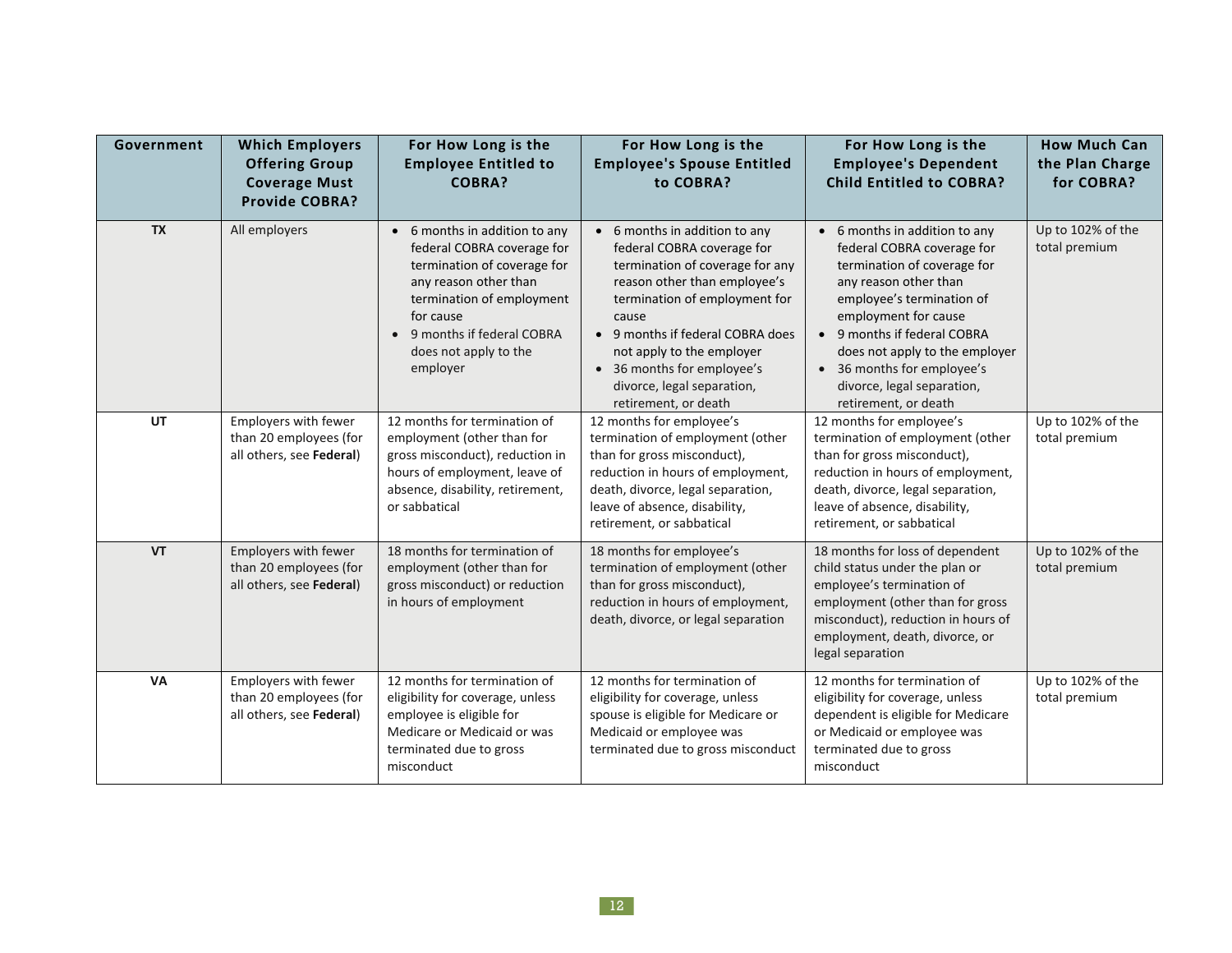| Government | <b>Which Employers</b><br><b>Offering Group</b><br><b>Coverage Must</b><br><b>Provide COBRA?</b> | For How Long is the<br><b>Employee Entitled to</b><br>COBRA?                                                                                                       | For How Long is the<br><b>Employee's Spouse Entitled</b><br>to COBRA?                                                                                                            | For How Long is the<br><b>Employee's Dependent</b><br><b>Child Entitled to COBRA?</b>                                                                                            | <b>How Much Can</b><br>the Plan Charge<br>for COBRA? |
|------------|--------------------------------------------------------------------------------------------------|--------------------------------------------------------------------------------------------------------------------------------------------------------------------|----------------------------------------------------------------------------------------------------------------------------------------------------------------------------------|----------------------------------------------------------------------------------------------------------------------------------------------------------------------------------|------------------------------------------------------|
| <b>WA</b>  | See Federal                                                                                      | See Federal                                                                                                                                                        | See Federal                                                                                                                                                                      | See Federal                                                                                                                                                                      | See Federal                                          |
| <b>WV</b>  | Employers with fewer<br>than 20 employees (for<br>all others, see Federal)                       | 18 months for involuntary layoff<br>or termination of employment<br>(other than for misconduct that<br>would disqualify the employee<br>for unemployment benefits) | 18 months for employee's<br>involuntary layoff or termination of<br>employment (other than for<br>misconduct that would disqualify<br>the employee for unemployment<br>benefits) | 18 months for employee's<br>involuntary layoff or termination of<br>employment (other than for<br>misconduct that would disqualify<br>the employee for unemployment<br>benefits) | Up to 100% of the<br>total premium                   |
| WI         | All employers                                                                                    | 18 months for loss of eligibility<br>for coverage (other than for<br>gross misconduct)                                                                             | 18 months for employee's loss of<br>eligibility for coverage (other than<br>for gross misconduct), divorce, or<br>death                                                          | 18 months for employee's loss of<br>eligibility for coverage (other than<br>for gross misconduct), divorce, or<br>death                                                          | Up to 100% of the<br>total premium                   |
| <b>WY</b>  | <b>Employers with fewer</b><br>than 20 employees (for<br>all others, see Federal)                | 12 months for termination of<br>employment or loss of eligibility<br>for coverage                                                                                  | 12 months for employee's<br>termination of employment or loss<br>of eligibility for coverage                                                                                     | 12 months for employee's<br>termination of employment or loss<br>of eligibility for coverage                                                                                     | Up to 102% of the<br>total premium                   |